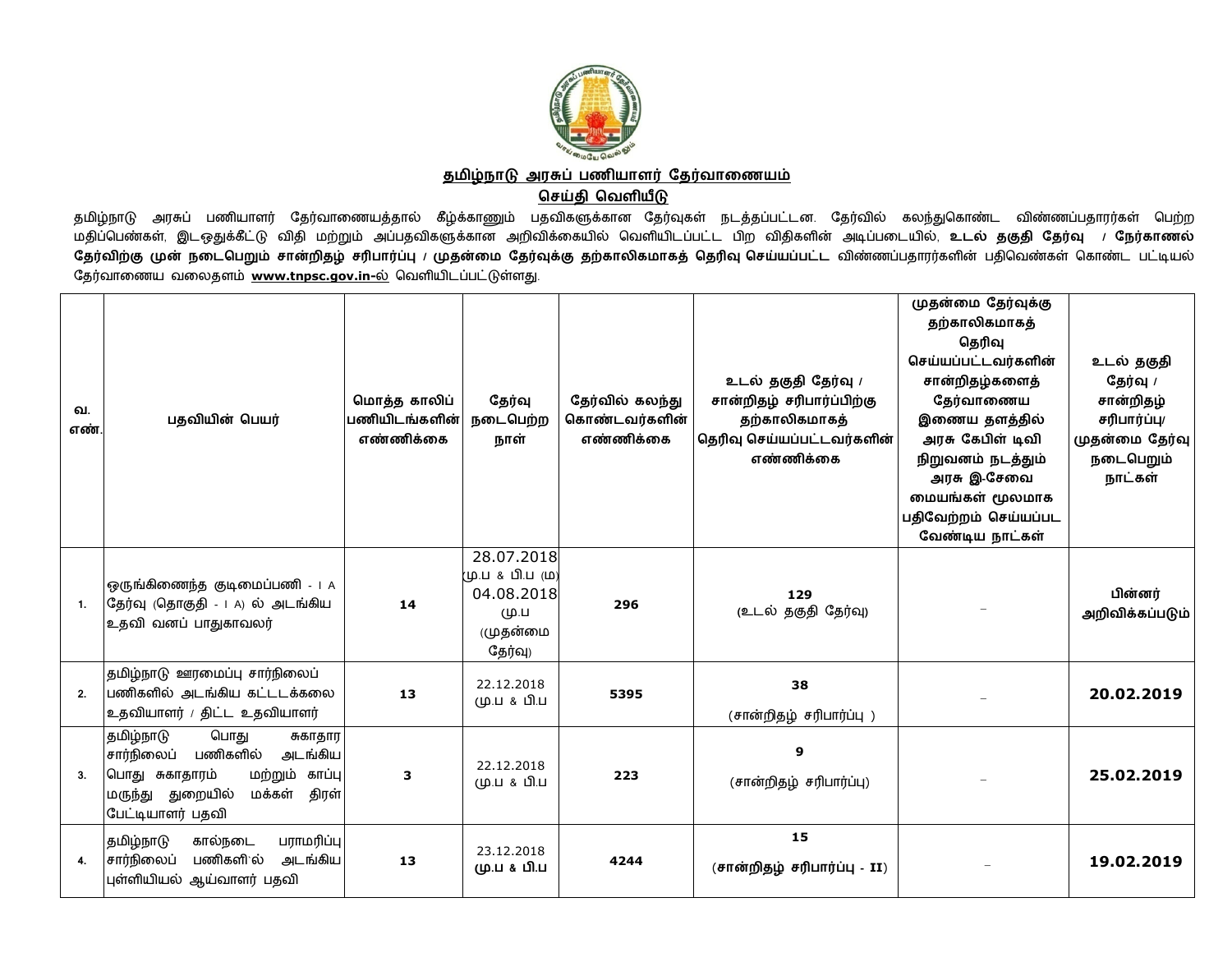| சார்நிலைப்<br> தமிழ்நாடு தடயவியல்<br>அடங்கிய<br>தொழில் <br>பணிகளில்<br>நுட்ப உதவியாளர் (குளிர்பதனம்<br>வாயு நிலையம்)                           |    | 05.01.2019<br>மு.ப & பி.ப                     | 62   | 20<br>(சான்றிதழ் சரிபார்ப்பு) |                                                            | 27.02.2019                                                    |
|------------------------------------------------------------------------------------------------------------------------------------------------|----|-----------------------------------------------|------|-------------------------------|------------------------------------------------------------|---------------------------------------------------------------|
| தமிழ்நாடு பொதுப் பணிகளில்<br>அடங்கிய (2015-2016) குற்ற வழக்கு<br>கொடர்வுத் துறைக்கான உதவி<br>குற்றவியல் அரசு வழக்குரைஞர்,<br>பகவி<br>நிலை - 11 | 47 | 05.01.2019<br>(10.1)<br>(முதனிலைத்<br>தேர்வு) | 5322 |                               | 536 விண்ணப்பதாரர்கள்<br>21.02.2019 முதல்<br>28.02.2019 வரை | 11.05.2019<br>மு.ப & பி.ப<br>(D)<br>12.05.2019<br>(ம.ப & பி.ப |

**இரா.த%, இ.ஆ.ப.,** தேர்வு கட்டுப்பாட்டு அலுவலர்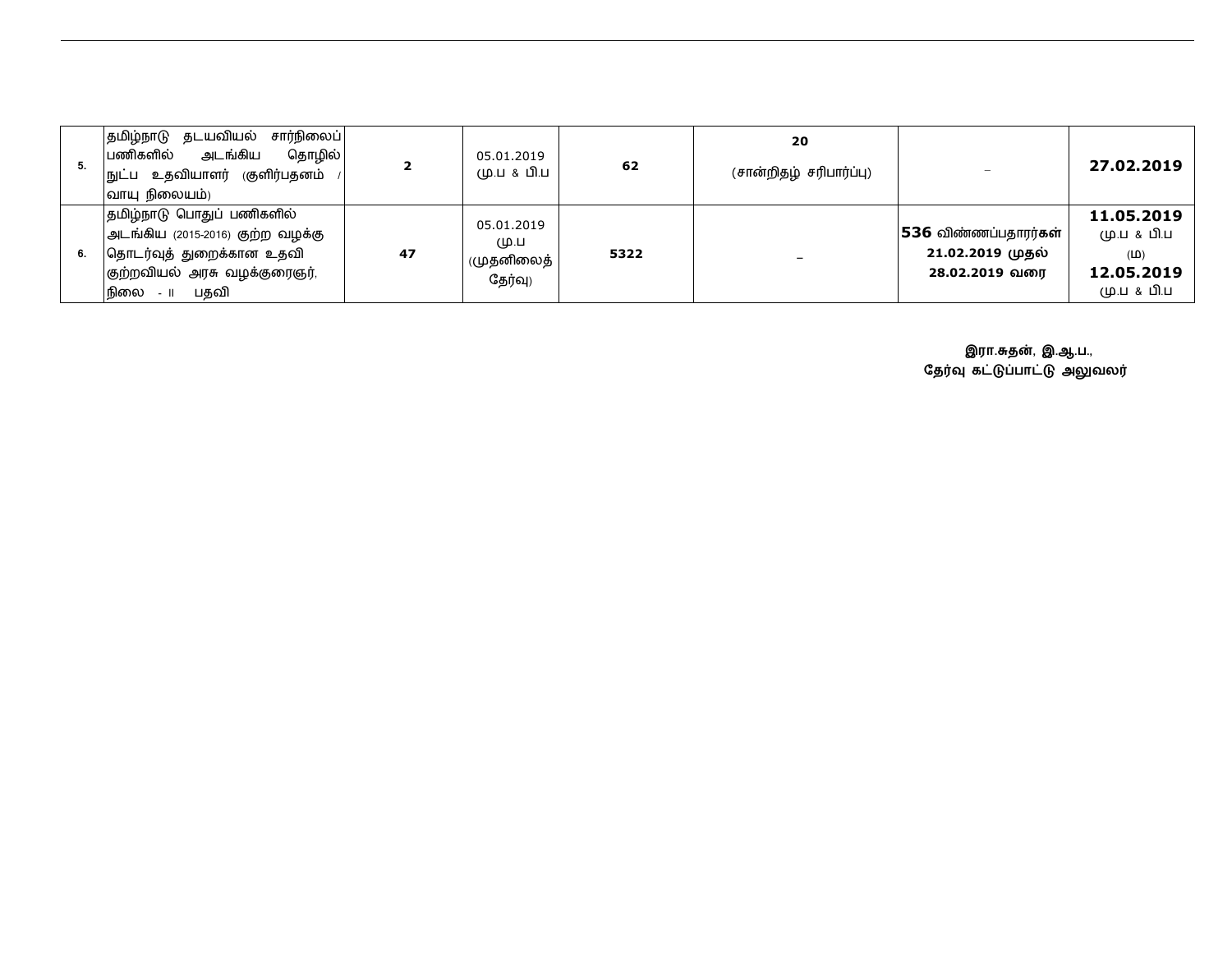

## **TAMIL NADU PUBLIC SERVICE COMMISSIONPRESS RELEASE**

 The Written Examination for the following posts have been conducted by the Tamil Nadu Public Service Commission. Based on the marks obtained in Written Examination, following the rule of reservation of appointments and as per the other conditions stipulated in Notifications, lists of register numbers of candidates who have been admitted provisionally to **Physical Test / Certificate Verification / Main Written Examination** are hosted at the Commission's Website **"www.tnpsc.gov.in"**.

| SI.<br>No.      | Name of the Post                                                                                                                                                             | No. of<br><b>Vacancies</b> | Date of<br><b>Examination</b>                                                          | No. of<br><b>Candidates</b><br>appeared in<br>the<br><b>Examination</b> | No. of candidates now<br>provisionally<br>admitted to<br><b>Physical Test / Certificate</b><br><b>Verification</b> | No. of candidates<br>now provisionally<br>admitted and<br>date of uploading<br>of documents for<br><b>Main Written</b><br><b>Examination in</b><br>the e-seva centres | Date of<br><b>Physical Test</b><br>/ Certificate<br>Verification/<br><b>Main Written</b><br><b>Examination</b> |
|-----------------|------------------------------------------------------------------------------------------------------------------------------------------------------------------------------|----------------------------|----------------------------------------------------------------------------------------|-------------------------------------------------------------------------|--------------------------------------------------------------------------------------------------------------------|-----------------------------------------------------------------------------------------------------------------------------------------------------------------------|----------------------------------------------------------------------------------------------------------------|
| 1.              | <b>Assistant Conservator of</b><br><b>Forests</b> in the Tamil Nadu<br>Forest Service included in<br>Group-I A Service                                                       | 14                         | 28.07.2018 FN<br>& AN<br>to 04.08.2018<br>FN.<br>(Main Written<br><b>Examination</b> ) | 296                                                                     | 129<br>(Physical Test)                                                                                             |                                                                                                                                                                       | Will be<br>informed<br>Later                                                                                   |
| $\mathcal{P}$ . | <b>Architectural</b><br>Assistant<br>/Planning Assistant in the<br>Tamil Nadu<br>Town<br>and<br>Planning<br>Country<br>Subordinate Service                                   | 13                         | 22.12.2018<br><b>FN &amp; AN</b>                                                       | 5395                                                                    | 38<br>(Certificate Verification)                                                                                   |                                                                                                                                                                       | 20.02.2019                                                                                                     |
| 3.              | <b>Interviewer</b><br>in<br><b>Mass</b><br>Department of Public Health<br>and Preventive Medicine in<br>Tamil<br>Public<br>Nadu<br>the.<br><b>Health Subordinate Service</b> | 3                          | 22.12.2018<br>FN & AN                                                                  | 223                                                                     | 9<br>(Certificate Verification)                                                                                    |                                                                                                                                                                       | 25.02.2019                                                                                                     |
| 4.              | Statistical<br>Inspector in<br>the Tamil<br>Nadu Animal<br>Subordinate<br>Husbandry<br>Service                                                                               | 13                         | 23.12.2018<br><b>FN &amp; AN</b>                                                       | 4244                                                                    | 15<br>(Certificate Verification - II)                                                                              |                                                                                                                                                                       | 19.02.2019                                                                                                     |